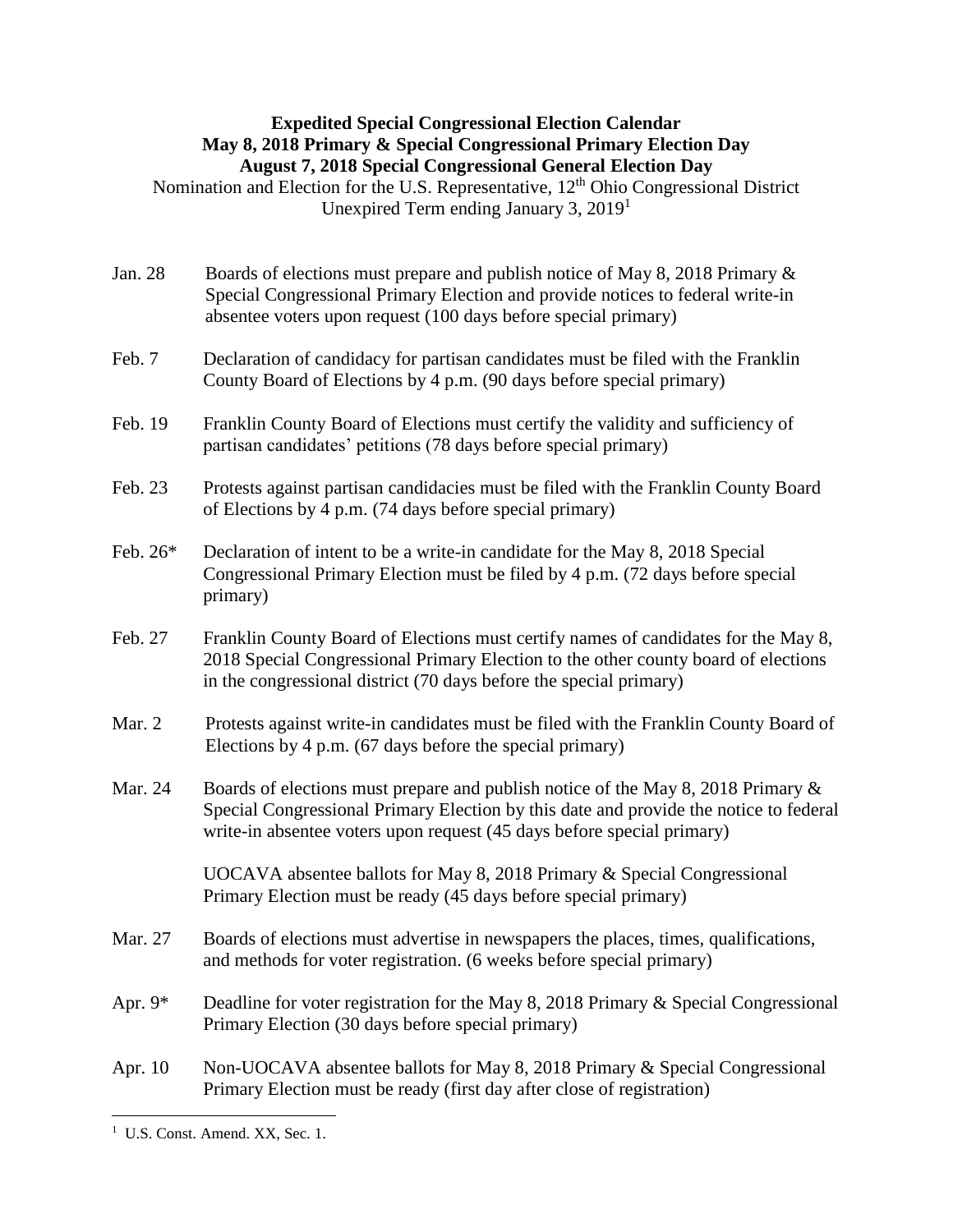- Apr. 24 Boards of Elections must prepare precinct voter registration lists for May 8, 2018 Primary & Special Congressional Primary Election (14 days before special primary)
- Apr. 27 Deadline for political parties and groups of candidates to file observer appointments with the boards of elections (11 days before special primary)
- Apr. 28 Boards of elections must give public notice of the election (10 days before special primary)
- Apr. 29 Boards of elections must prepare and publish notice of August 7, 2018 Special Congressional General Election and provide notices to federal write-in absentee voters upon request (100 days before special general)
- May 7 Nominating petitions for independent candidates must be filed with the Franklin County Board of Elections by 4 p.m. (day before special primary)

## **May 8 Primary & Special Congressional Primary Election**

May 18 Absentee ballots returned by U.S. mail must be postmarked no later than May 7, 2018 and received by boards of elections by this date to be counted (10 days after special primary).

> UOCAVA ballots must be received by boards of elections by this date to be counted (10 days after special primary)

- May 19 Boards may begin official canvass of election (11 days after special primary)
- May 29<sup>\*</sup> Boards must complete and certify official canvass (21 days after special primary)

Franklin County Board of Elections must certify results of Special Congressional Primary Election

Declaration of intent to be a write-in candidate for the August 7, 2018 Special Congressional General Election must be filed by 4 p.m. (72 days before special primary)

- June 1 Protests against write-in candidates must be filed with the Franklin County Board of Elections by 4 p.m. (67 days before the special general)
- June 4\* Deadline to request a recount of the May 8, 2018 Special Congressional Primary Election (5 days after certification of results of special primary)
- June 23 UOCAVA absentee ballots for August 7, 2018 Special Congressional General Election must be ready (45 days before special primary)